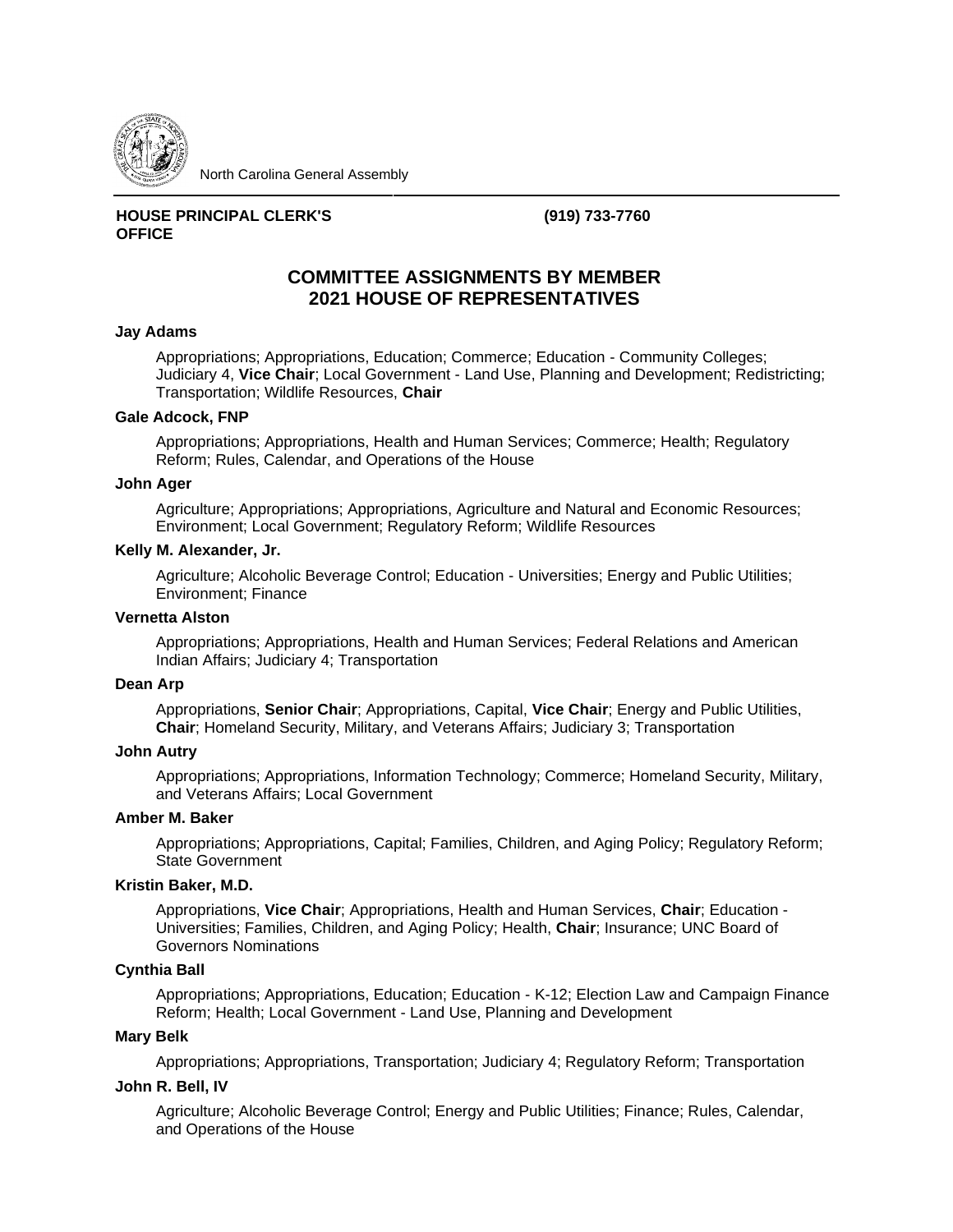### **Hugh Blackwell**

Appropriations; Appropriations, Health and Human Services; Education - Community Colleges; Education - K-12, **Chair**; Election Law and Campaign Finance Reform; Health; Judiciary 4, **Chair**; **Transportation** 

#### **James L. Boles, Jr.**

Alcoholic Beverage Control, **Vice Chair**; Appropriations, **Vice Chair**; Appropriations, Justice and Public Safety, **Senior Chair**; Homeland Security, Military, and Veterans Affairs; Local Government; Rules, Calendar, and Operations of the House; State Government, **Vice Chair**; **Transportation** 

#### **John R. Bradford, III**

Alcoholic Beverage Control; Banking; Commerce; Education - K-12; Finance, **Senior Chair**; Judiciary 1; Local Government - Land Use, Planning and Development; Regulatory Reform, **Vice Chair**

### **William D. Brisson**

Agriculture, **Vice Chair**; Appropriations, **Chair**; Appropriations, General Government, **Vice Chair**; Energy and Public Utilities; Health; Rules, Calendar, and Operations of the House

### **Cecil Brockman**

Appropriations; Appropriations, Education; Education - K-12, **Vice Chair**; Election Law and Campaign Finance Reform; Energy and Public Utilities; Health; Redistricting

### **Mark Brody**

Agriculture; Appropriations; Appropriations, Education; Education - Community Colleges, **Vice Chair**; Local Government - Land Use, Planning and Development, **Chair**; Regulatory Reform; Wildlife Resources

### **Terry M. Brown, Jr.**

Appropriations; Appropriations, Agriculture and Natural and Economic Resources; Energy and Public Utilities; Judiciary 3; Regulatory Reform

### **Allen Buansi**

 Appropriations; Appropriations, Health and Human Services; Education - Universities; Election Law and Campaign Finance Reform; Environment; Health

#### **Deb Butler**

Banking; Commerce; Finance; Judiciary 3; Transportation

### **Becky Carney**

Banking, **Vice Chair**; Education - Universities; Energy and Public Utilities; Ethics; Finance; Health; Redistricting; Rules, Calendar, and Operations of the House; Transportation

## **Mike Clampitt**

Appropriations; Appropriations, Agriculture and Natural and Economic Resources; Education - Universities; Federal Relations and American Indian Affairs, **Chair**; Judiciary 3; Wildlife Resources, **Vice Chair**

#### **Ashton Wheeler Clemmons**

Commerce; Education - Community Colleges; Education - K-12; Finance; Marine Resources and Aqua Culture

## **George G. Cleveland**

Appropriations, **Vice Chair**; Appropriations, General Government, **Chair**; Homeland Security, Military, and Veterans Affairs, **Vice Chair**; Insurance; Marine Resources and Aqua Culture, **Vice Chair**; State Government, **Vice Chair**; Transportation, **Vice Chair**

#### **Linda Cooper-Suggs**

Appropriations; Appropriations, Health and Human Services; Families, Children, and Aging Policy; Health; Redistricting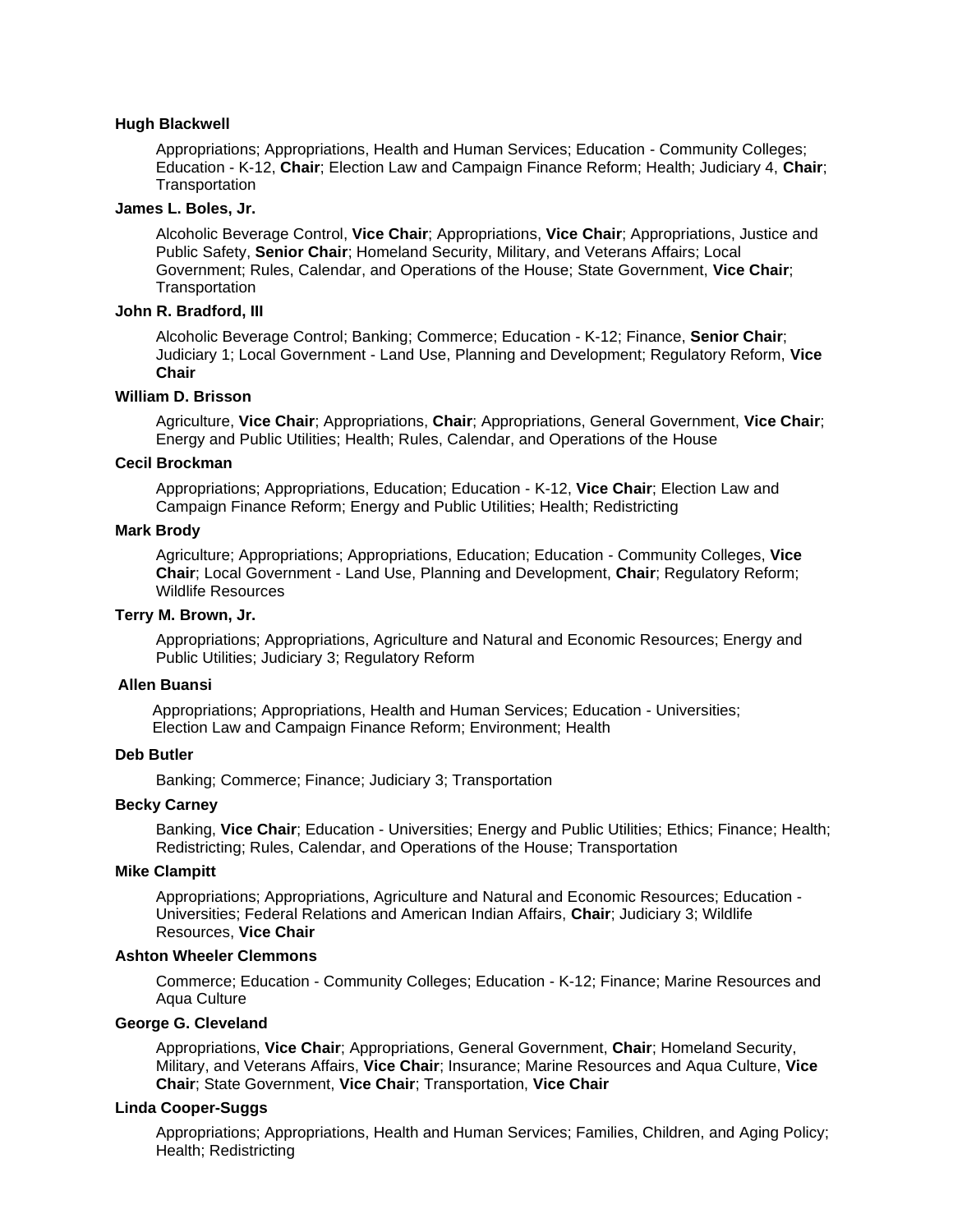### **Carla D. Cunningham**

Appropriations; Appropriations, Health and Human Services; Commerce; Energy and Public Utilities; Health, **Vice Chair**; Local Government - Land Use, Planning and Development; Rules, Calendar, and Operations of the House; Wildlife Resources

### **Allison A. Dahle**

Alcoholic Beverage Control; Appropriations; Appropriations, General Government; Election Law and Campaign Finance Reform, **Vice Chair**; Ethics; Local Government - Land Use, Planning and Development

## **Ted Davis, Jr.**

Appropriations; Appropriations, Justice and Public Safety; Education - Universities; Election Law and Campaign Finance Reform; Environment; Judiciary 1, **Chair**; Rules, Calendar, and Operations of the House; UNC Board of Governors Nominations, **Vice Chair**

### **Jimmy Dixon**

Agriculture, **Senior Chair**; Appropriations, **Vice Chair**; Appropriations, Agriculture and Natural and Economic Resources, **Senior Chair**; Election Law and Campaign Finance Reform; Energy and Public Utilities; Environment; Health; Redistricting; Rules, Calendar, and Operations of the House

### **Jeffrey Elmore**

Agriculture; Appropriations, **Chair**; Appropriations, Education, **Vice Chair**; Education - Community Colleges; Education - K-12; Pensions and Retirement

## **Terence Everitt**

Agriculture; Banking; Commerce; Finance; Judiciary 4

### **John Faircloth**

Appropriations, **Chair**; Appropriations, Justice and Public Safety, **Vice Chair**; Election Law and Campaign Finance Reform; Judiciary 3; Local Government; Transportation

#### **Brian Farkas**

Appropriations; Appropriations, General Government; Commerce; Education - Community Colleges; Transportation

### **James D. Gailliard**

Appropriations; Appropriations, Capital; Education - Community Colleges; Education - K-12; **Health** 

## **Terry E. Garrison**

Appropriations; Appropriations, Education; Commerce; Insurance; Wildlife Resources

#### **Rosa U. Gill**

Appropriations; Appropriations, Education; Education - K-12; Insurance; Judiciary 1; Pensions and Retirement, **Vice Chair**

## **Karl E. Gillespie**

Agriculture; Appropriations; Appropriations, Education; Federal Relations and American Indian Affairs, **Vice Chair**; Wildlife Resources, **Vice Chair**

### **Edward C. Goodwin**

Agriculture; Appropriations, **Vice Chair**; Appropriations, Agriculture and Natural and Economic Resources, **Chair**; Environment; Homeland Security, Military, and Veterans Affairs, **Chair**; Marine Resources and Aqua Culture; State Personnel; Transportation

#### **Charles Graham**

Agriculture; Appropriations; Appropriations, Justice and Public Safety; Education - K-12; Energy and Public Utilities; Federal Relations and American Indian Affairs, **Chair**; Insurance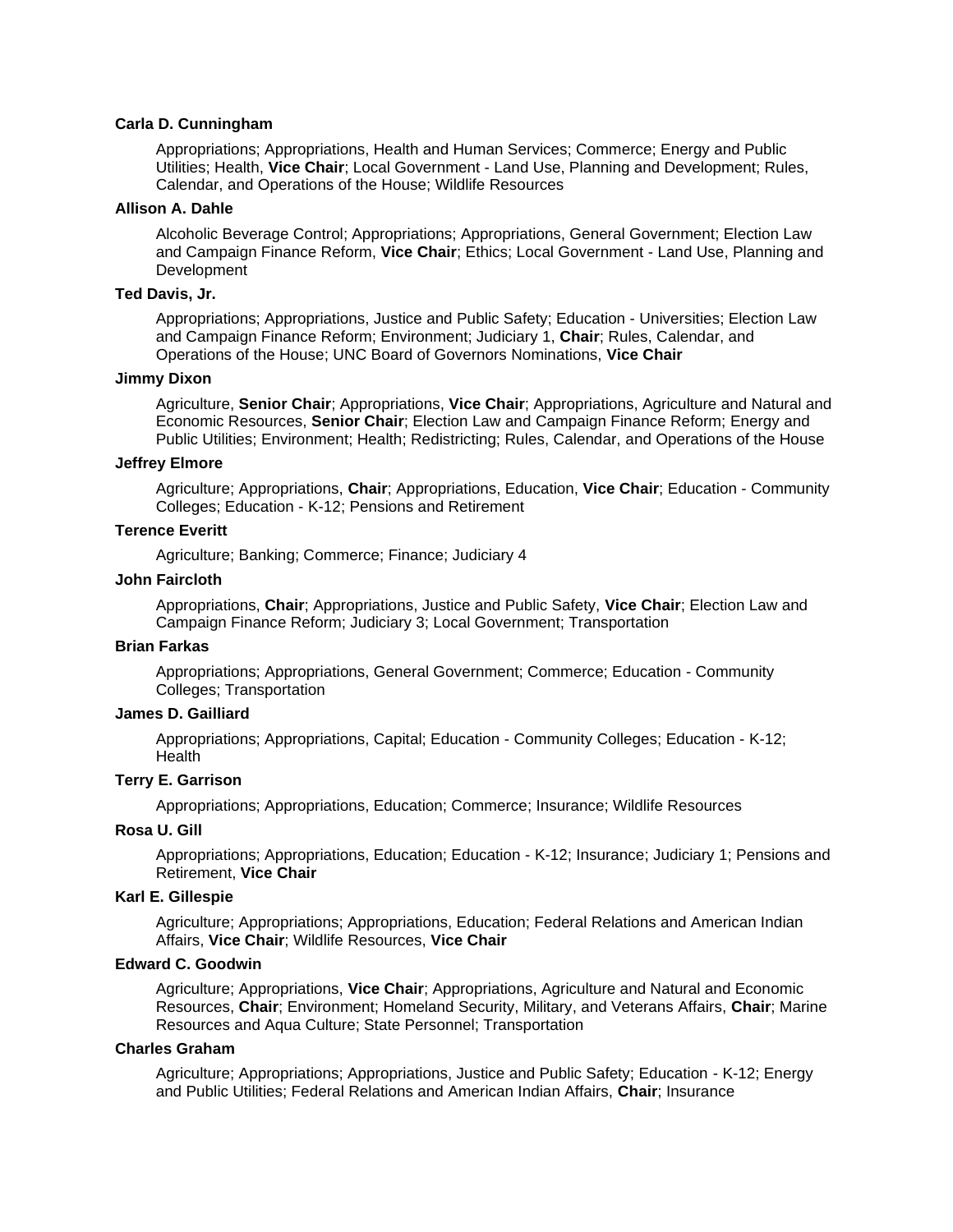## **Dudley Greene**

Appropriations; Appropriations, Justice and Public Safety; Families, Children, and Aging Policy; Judiciary 2, **Vice Chair**; Local Government - Land Use, Planning and Development; State Personnel, **Vice Chair**

### **Destin Hall**

Energy and Public Utilities; Finance; Redistricting, **Chair**; Rules, Calendar, and Operations of the House, **Chair**

### **Kyle Hall**

Agriculture; Appropriations, **Chair**; Appropriations, Agriculture and Natural and Economic Resources, **Vice Chair**; Appropriations, Information Technology, **Vice Chair**; Commerce; Environment, **Vice Chair**; Insurance

#### **Bobby Hanig**

Appropriations; Appropriations, Education; Education - Community Colleges; Election Law and Campaign Finance Reform; Health; Homeland Security, Military, and Veterans Affairs; Local Government, **Chair**; Marine Resources and Aqua Culture, **Chair**

### **Jon Hardister**

Alcoholic Beverage Control, **Vice Chair**; Appropriations, **Vice Chair**; Appropriations, Education, **Chair**; Education - Universities, **Chair**; Judiciary 2; Redistricting; Rules, Calendar, and Operations of the House; UNC Board of Governors Nominations, **Vice Chair**

### **Wesley Harris, PhD**

Education - Universities; Finance; Judiciary 3; Marine Resources and Aqua Culture; **Transportation** 

### **Pricey Harrison**

Appropriations; Appropriations, Agriculture and Natural and Economic Resources; Election Law and Campaign Finance Reform; Energy and Public Utilities; Environment, **Vice Chair**; Judiciary 1; Marine Resources and Aqua Culture; Redistricting

#### **Kelly E. Hastings**

Appropriations, **Vice Chair**; Appropriations, Capital, **Chair**; Education - Universities, **Vice Chair**; Energy and Public Utilities; Federal Relations and American Indian Affairs; Redistricting; Rules, Calendar, and Operations of the House, **Vice Chair**; UNC Board of Governors Nominations, **Chair**

### **Zack Hawkins**

Appropriations; Appropriations, Education; Energy and Public Utilities; Marine Resources and Aqua Culture; Redistricting; Transportation

## **Julia C. Howard**

Appropriations; Banking, **Vice Chair**; Commerce; Education - Universities; Energy and Public Utilities; Health; Insurance; Judiciary 4

### **Chris Humphrey**

Agriculture; Appropriations; Appropriations, Agriculture and Natural and Economic Resources; Energy and Public Utilities; Health; Insurance, **Chair**

### **Rachel Hunt**

Appropriations; Appropriations, Education; Education - Community Colleges, **Vice Chair**; Education - K-12; Families, Children, and Aging Policy; Judiciary 1

### **Howard J. Hunter, III**

Agriculture; Ethics; Families, Children, and Aging Policy, **Chair**; Finance; Health; Rules, Calendar, and Operations of the House; Transportation

### **Pat B. Hurley**

Alcoholic Beverage Control; Appropriations, **Vice Chair**; Appropriations, Education, **Chair**; Education - Community Colleges, **Chair**; Families, Children, and Aging Policy, **Vice Chair**; Pensions and Retirement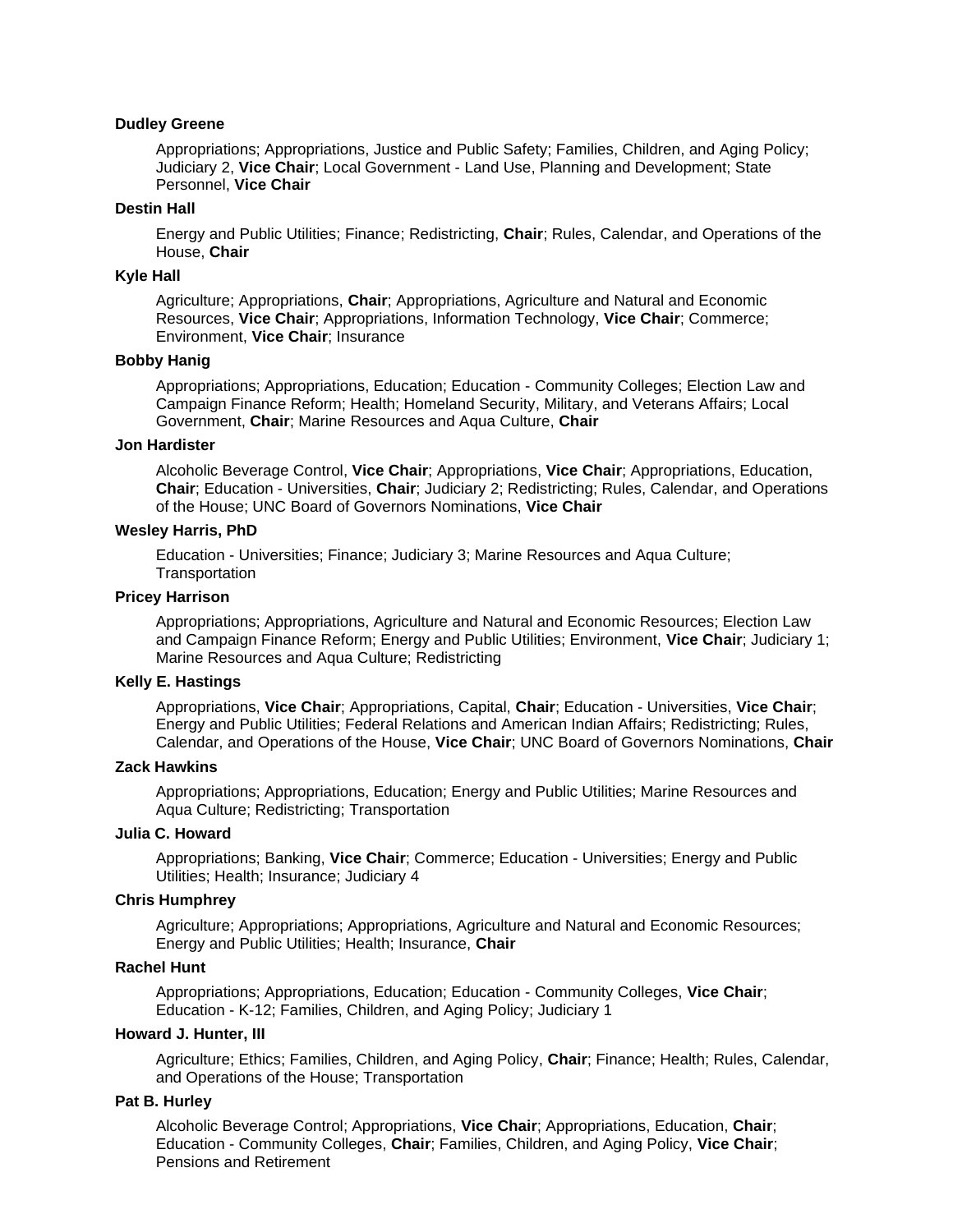#### **Ricky Hurtado**

Appropriations; Appropriations, Capital; Environment; Local Government - Land Use, Planning and Development; Wildlife Resources

### **Frank Iler**

Appropriations, **Vice Chair**; Appropriations, Transportation, **Chair**; Commerce; Education - K-12; Election Law and Campaign Finance Reform; Environment, **Vice Chair**; Marine Resources and Aqua Culture; Transportation, **Chair**

### **Joe John**

Appropriations; Appropriations, Justice and Public Safety; Families, Children, and Aging Policy; Judiciary 2; Transportation

## **Jake Johnson**

Appropriations, **Vice Chair**; Appropriations, Information Technology, **Chair**; Commerce, **Vice Chair**; Education - K-12; Homeland Security, Military, and Veterans Affairs; Regulatory Reform; Wildlife Resources

### **Abe Jones**

Appropriations; Appropriations, Justice and Public Safety; Judiciary 1; Regulatory Reform; UNC Board of Governors Nominations; Wildlife Resources

### **Brenden H. Jones**

Agriculture; Appropriations, **Vice Chair**; Appropriations, Information Technology; Appropriations, Transportation, **Senior Chair**; Energy and Public Utilities; Federal Relations and American Indian Affairs, **Vice Chair**; Redistricting; Rules, Calendar, and Operations of the House, **Vice Chair**; Transportation, **Chair**

### **Keith Kidwell**

Agriculture; Banking, **Chair**; Commerce; Environment; Finance, **Chair**; Judiciary 4; Marine Resources and Aqua Culture; Regulatory Reform

#### **Donny Lambeth**

Appropriations, **Senior Chair**; Appropriations, Health and Human Services, **Vice Chair**; Education - K-12; Education - Universities; Health, **Chair**; Insurance; Pensions and Retirement; UNC Board of Governors Nominations

### **Donnie Loftis**

Appropriations; Appropriations, Transportation; Health; Homeland Security, Military, and Veterans Affairs; Local Government; Transportation

#### **Brandon Lofton**

Agriculture; Commerce; Finance; Judiciary 4; Local Government

## **Carolyn G. Logan**

Appropriations; Appropriations, General Government; Federal Relations and American Indian Affairs; Homeland Security, Military, and Veterans Affairs; State Personnel

### **Marvin W. Lucas**

Appropriations; Appropriations, Education; Education - K-12; Health; Insurance, **Vice Chair**; Wildlife Resources

## **Nasif Majeed**

Agriculture; Appropriations; Appropriations, General Government; Banking; Homeland Security, Military, and Veterans Affairs; UNC Board of Governors Nominations

### **Grier Martin**

Appropriations; Appropriations, Transportation; Education - Universities; Homeland Security, Military, and Veterans Affairs, **Vice Chair**; Judiciary 3; Pensions and Retirement; Transportation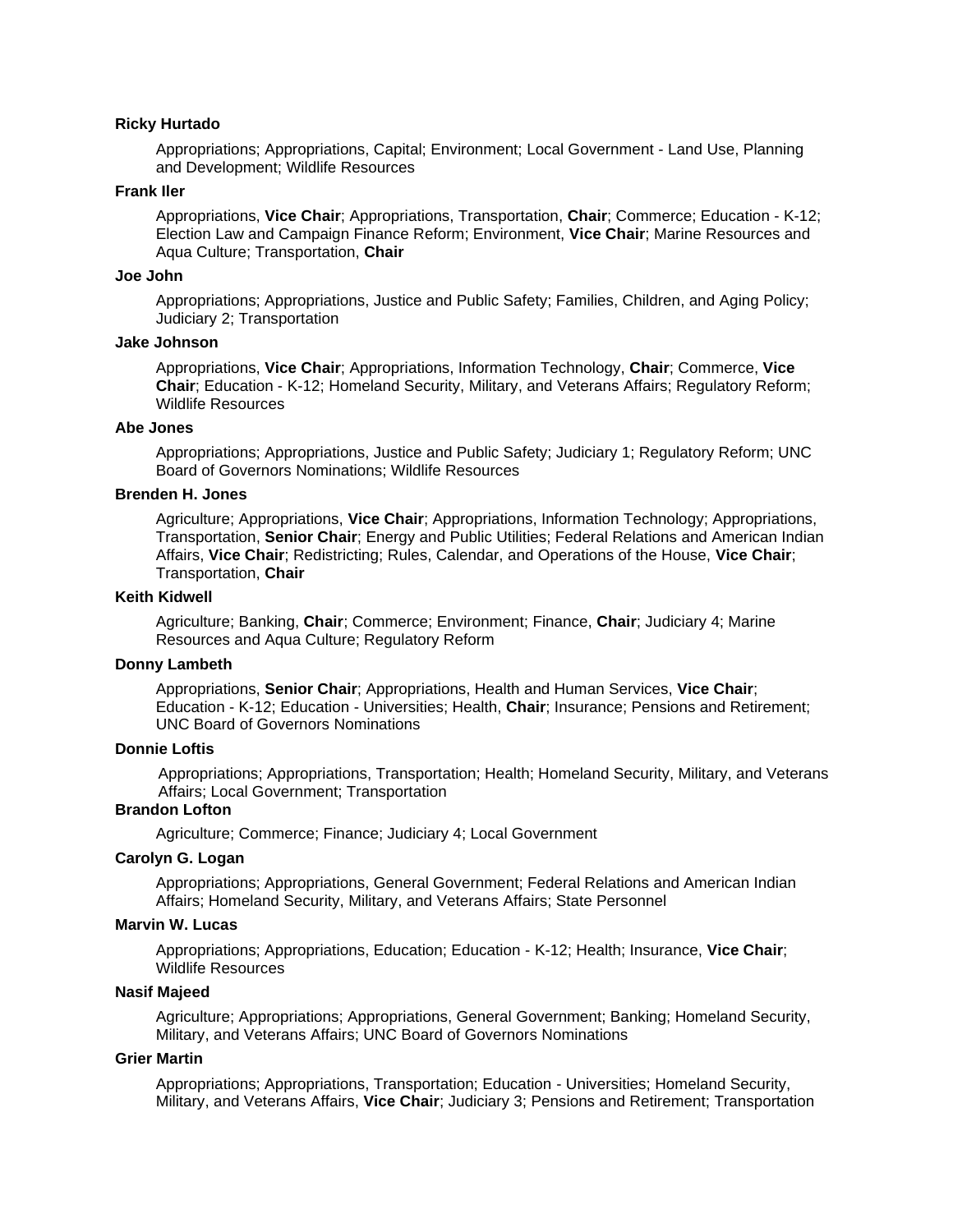### **Pat McElraft**

Appropriations, **Vice Chair**; Appropriations, Agriculture and Natural and Economic Resources, **Chair**; Environment, **Chair**; Health; Insurance; Judiciary 1; Regulatory Reform

### **Jeffrey C. McNeely**

Agriculture, **Chair**; Appropriations; Appropriations, Agriculture and Natural and Economic Resources; Education - K-12; Judiciary 4

### **Allen McNeill**

Appropriations, **Vice Chair**; Appropriations, Justice and Public Safety, **Chair**; Election Law and Campaign Finance Reform; Judiciary 2, **Vice Chair**; Pensions and Retirement, **Chair**; **Transportation** 

## **Graig R. Meyer**

Alcoholic Beverage Control; Appropriations; Appropriations, Information Technology; Education - K-12; Homeland Security, Military, and Veterans Affairs; Regulatory Reform

## **Charles W. Miller**

Appropriations; Appropriations, Education; Education - K-12; Energy and Public Utilities, **Vice Chair**; Judiciary 3, **Vice Chair**; Transportation

#### **Grey Mills**

Appropriations; Appropriations, Health and Human Services; Education - Universities; Election Law and Campaign Finance Reform, **Chair**; Judiciary 1, **Vice Chair**; Redistricting; Rules, Calendar, and Operations of the House

#### **Timothy D. Moffitt**

Alcoholic Beverage Control, **Chair**; Commerce; Finance; Health; Local Government - Land Use, Planning and Development; Regulatory Reform, **Vice Chair**; Transportation

#### **Marcia Morey**

Appropriations; Appropriations, Justice and Public Safety; Education - Universities; Families, Children, and Aging Policy; Judiciary 2; Transportation

### **Ben T. Moss, Jr.**

Appropriations; Appropriations, Transportation; Commerce; Local Government, **Vice Chair**; Transportation, **Vice Chair**

## **Erin Paré**

Appropriations; Appropriations, General Government; Energy and Public Utilities, **Vice Chair**; Homeland Security, Military, and Veterans Affairs; Regulatory Reform; Rules, Calendar, and Operations of the House

### **Howard Penny, Jr.**

Agriculture; Appropriations; Appropriations, General Government; State Personnel, **Vice Chair**; Wildlife Resources

### **Ray Pickett**

Appropriations; Appropriations, Capital; Education - Universities, **Vice Chair**; Families, Children, and Aging Policy; Transportation, **Vice Chair**

### **Garland E. Pierce**

Appropriations; Appropriations, Justice and Public Safety; Commerce, **Vice Chair**; Energy and Public Utilities; Families, Children, and Aging Policy; Health; Homeland Security, Military, and Veterans Affairs; Insurance

## **Larry G. Pittman**

Appropriations; Appropriations, General Government; Education - Community Colleges; Environment; Wildlife Resources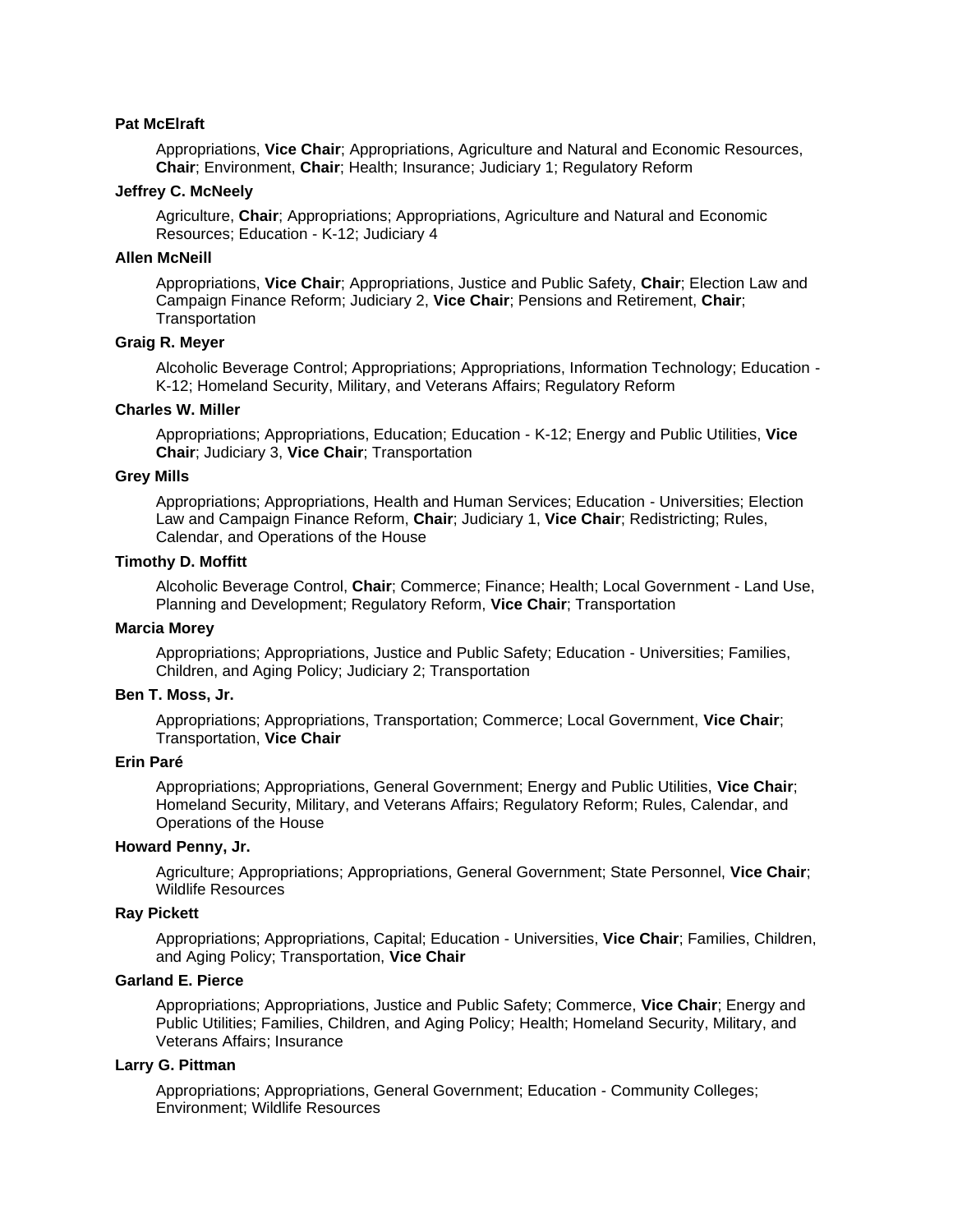### **Mark Pless**

Appropriations; Appropriations, Health and Human Services; Federal Relations and American Indian Affairs, **Vice Chair**; Homeland Security, Military, and Veterans Affairs; Transportation; Wildlife Resources

### **Larry W. Potts**

Appropriations, **Vice Chair**; Appropriations, Health and Human Services, **Chair**; Education - K-12; Health, **Chair**; Homeland Security, Military, and Veterans Affairs; Insurance; Judiciary 1

### **A. Reece Pyrtle, Jr.**

Appropriations; Appropriations, Justice and Public Safety; Families, Children, and Aging Policy; Health; Homeland Security, Military, and Veterans Affairs; Judiciary 2; Local Government - Land Use, Planning and Development

#### **Amos L. Quick, III**

Appropriations; Appropriations, Agriculture and Natural and Economic Resources; Environment; Pensions and Retirement; Rules, Calendar, and Operations of the House; State Government

#### **Robert T. Reives, II**

Agriculture; Appropriations; Appropriations, Justice and Public Safety; Judiciary 2; Redistricting; Rules, Calendar, and Operations of the House

### **William O. Richardson**

Appropriations; Appropriations, Justice and Public Safety; Energy and Public Utilities; Judiciary 2, **Chair**; Redistricting, **Vice Chair**; Rules, Calendar, and Operations of the House; Transportation; UNC Board of Governors Nominations

### **Dennis Riddell**

Appropriations, **Vice Chair**; Appropriations, General Government, **Chair**; Education - K-12; Election Law and Campaign Finance Reform; Energy and Public Utilities; Federal Relations and American Indian Affairs; Regulatory Reform, **Chair**

### **James Roberson**

Appropriations; Appropriations, Agriculture and Natural and Economic Resources; Insurance; Pensions and Retirement; State Personnel

### **David Rogers**

Appropriations; Appropriations, Justice and Public Safety, **Vice Chair**; Election Law and Campaign Finance Reform; Judiciary 3, **Chair**; Marine Resources and Aqua Culture; Redistricting; Wildlife Resources

### **Caleb Rudow**

 Alcoholic Beverage Control; Appropriations; Appropriations, Education; Local Government - Land Use, Planning and Development

#### **Jason Saine**

Alcoholic Beverage Control; Appropriations, **Senior Chair**; Appropriations, Information Technology; Commerce; Energy and Public Utilities; Ethics; Judiciary 1; Redistricting, **Vice Chair**; Rules, Calendar, and Operations of the House

### **Wayne Sasser**

Agriculture; Appropriations, **Vice Chair**; Appropriations, Health and Human Services, **Chair**; Families, Children, and Aging Policy; Health, **Chair**; Insurance, **Vice Chair**; Local Government

#### **John Sauls**

Commerce, **Chair**; Education - Community Colleges, **Vice Chair**; Energy and Public Utilities; Ethics, **Chair**; Finance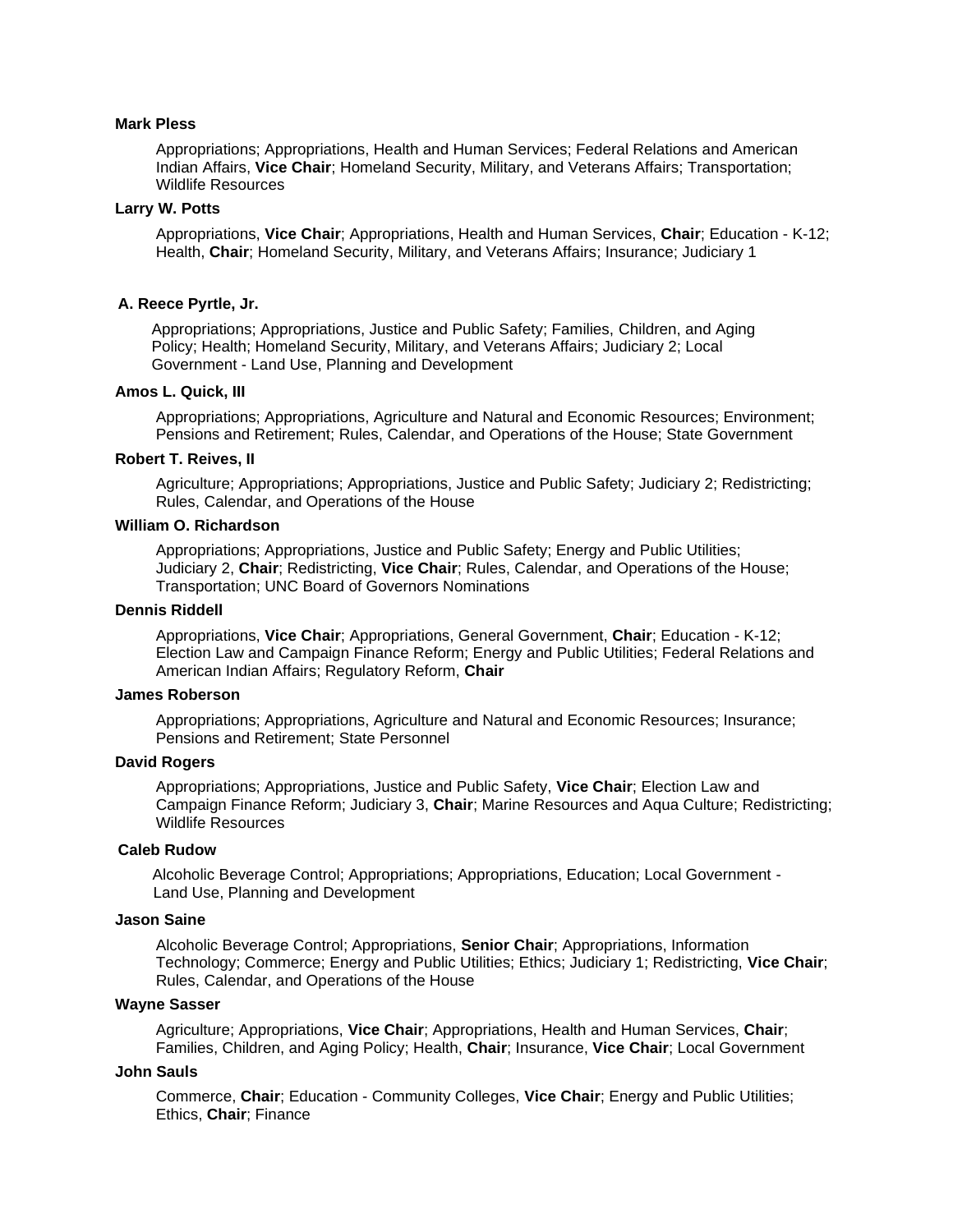### **Mitchell S. Setzer**

Energy and Public Utilities; Ethics, **Vice Chair**; Finance, **Senior Chair**; Health; Insurance, **Chair**; Local Government; UNC Board of Governors Nominations

### **Phil Shepard**

Appropriations, **Vice Chair**; Appropriations, Transportation, **Chair**; Commerce; Education - K-12; Health; Homeland Security, Military, and Veterans Affairs; Transportation, **Chair**

### **Carson Smith**

Appropriations, **Vice Chair**; Appropriations, Justice and Public Safety, **Chair**; Judiciary 2; Marine Resources and Aqua Culture; Pensions and Retirement, **Vice Chair**; Wildlife Resources

### **Kandie D. Smith**

Agriculture; Education - K-12; Education - Universities; Election Law and Campaign Finance Reform; Finance; Health

#### **Raymond E. Smith, Jr.**

Education - Community Colleges; Federal Relations and American Indian Affairs; Finance; Homeland Security, Military, and Veterans Affairs; Local Government

### **Sarah Stevens**

Appropriations; Appropriations, Capital; Judiciary 2, **Chair**; Regulatory Reform

## **Larry C. Strickland**

Agriculture, **Vice Chair**; Appropriations, **Chair**; Appropriations, Agriculture and Natural and Economic Resources, **Vice Chair**; Commerce; Education - K-12; Energy and Public Utilities;

### **John Szoka**

Banking; Election Law and Campaign Finance Reform, **Vice Chair**; Energy and Public Utilities, **Chair**; Finance, **Senior Chair**; Health; Redistricting; Rules, Calendar, and Operations of the House, **Vice Chair**

### **Evelyn Terry**

Appropriations; Appropriations, Health and Human Services; Commerce; Education - Universities, **Vice Chair**; Environment

### **John A. Torbett**

Appropriations, **Vice Chair**; Appropriations, Education, **Chair**; Education - K-12, **Chair**; Redistricting, **Vice Chair**; Rules, Calendar, and Operations of the House, **Vice Chair**; State Government, **Chair**; UNC Board of Governors Nominations

### **Brian Turner**

Alcoholic Beverage Control; Appropriations; Appropriations, Agriculture and Natural and Economic Resources; Education - Community Colleges; Environment; Marine Resources and Aqua Culture; UNC Board of Governors Nominations; Wildlife Resources, **Vice Chair**

## **Steve Tyson**

Commerce, **Vice Chair**; Education - Community Colleges; Finance, **Vice Chair**; Health; Insurance; Transportation

## **Julie von Haefen**

Appropriations; Appropriations, General Government; Homeland Security, Military, and Veterans Affairs; Local Government; State Government

### **Harry Warren**

Election Law and Campaign Finance Reform, **Vice Chair**; Families, Children, and Aging Policy; Finance, **Vice Chair**; Insurance; Local Government - Land Use, Planning and Development, **Vice Chair**; Redistricting; State Government; State Personnel, **Chair**; Transportation

## **Sam Watford**

Agriculture; Energy and Public Utilities, **Vice Chair**; Finance; Health; Local Government, **Chair**; Local Government - Land Use, Planning and Development; State Government, **Vice Chair**